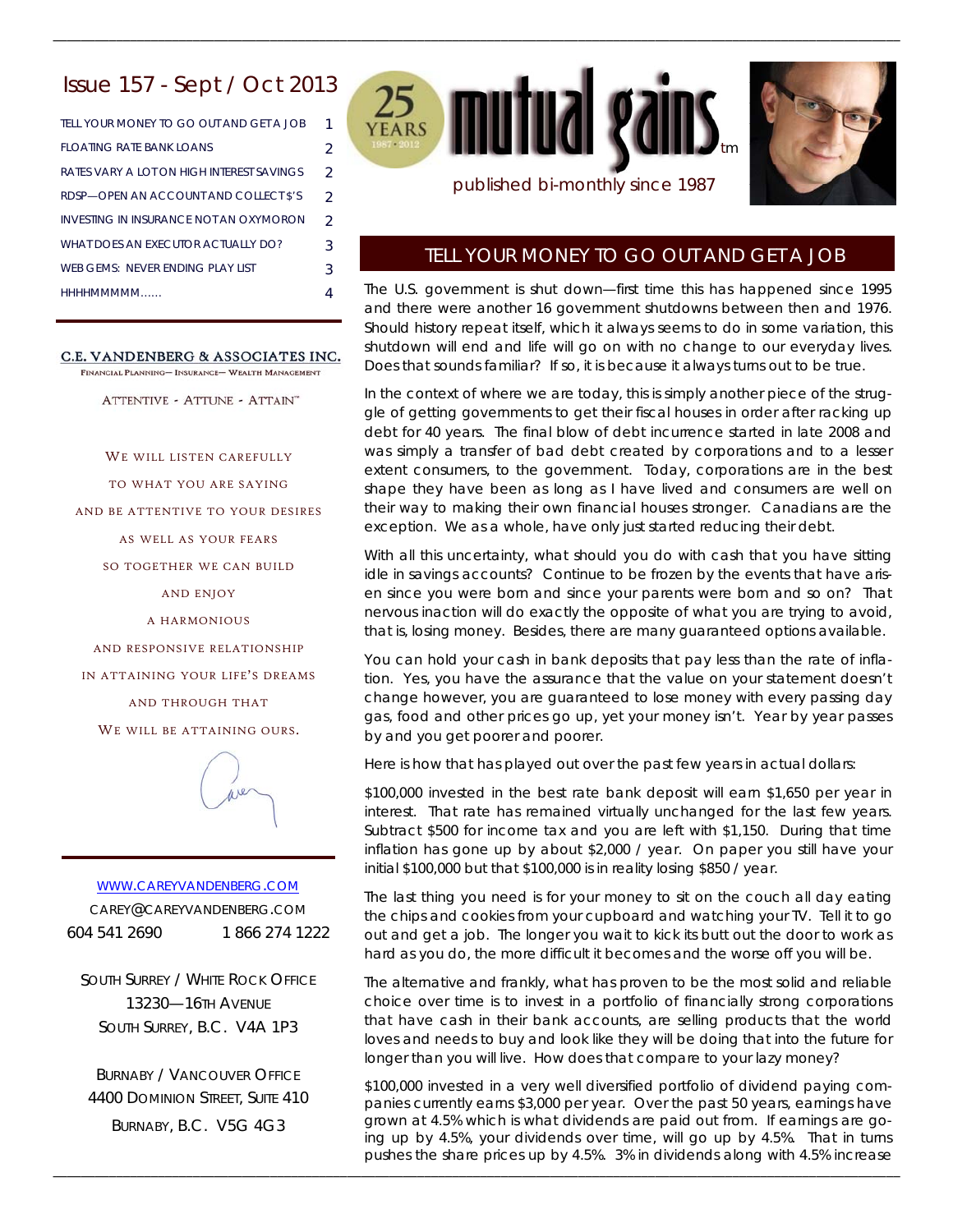#### Page 2

in share price works out to 7.5% per year. It's really just simple and the most basic of economic reality.

Yes, if you push your money to go out and get a job, it could catch the flu from other money it is working with. It may have to go on strike and be earning very little for sometime and you may get impatient. An injury while working may put it in the hospital. All these things have always been temporary setbacks. If however you are worried about that you can always get some kind of insurance to cover risk of injury your money may face. In any event, having your money work as hard as you do is better for both of you in the long run.

\_\_\_\_\_\_\_\_\_\_\_\_\_\_\_\_\_\_\_\_\_\_\_\_\_\_\_\_\_\_\_\_\_\_\_\_\_\_\_\_\_\_\_\_\_\_\_\_\_\_\_\_\_\_\_\_\_\_\_\_\_\_\_\_\_\_\_\_\_\_\_\_\_\_\_\_\_\_\_\_\_\_\_\_\_\_\_\_\_\_\_\_\_\_\_\_\_\_\_\_\_\_\_\_\_\_\_\_\_\_\_\_\_\_\_\_\_\_\_\_\_

# FLOATING RATE BANK LOANS—THE ALTERNATIVE INTEREST PAYING INVESTMENT

You have may have heard all the warnings about the losses you can experience in traditional "fixed income" investments when interest rates go up. That red flag simply means that when you have a government bond that you can buy and sell at anytime, if you cash in your investment you could very well receive less than what you initially invested. Much less. In other words, don't assume that government bonds are risk free because they are not.

Floating Rate Bank Loans is where a lot of money has been flowing to as an alternative investment choice to government bonds. These are simply loans made by banks to companies, where the rate adjusts every 30 to 90 days. They are secured be a company's collateral which make it the most secured corporate "bond" that you can buy.

Along with this security, floating rate loans generally do better than any other "fixed income" kind of investment when interest rates are rising. Currently, a diversified portfolio of floating rate loans can yield in the 5.5% range which is about twice as much as most other traditional interest paying alternatives.

### HIGH INTEREST SAVINGS ACCOUNTS — THE RATES CAN VARY GREATLY

My job as a Financial Planner is to ensure my clients are squeezing as much money out of their money as possible. I also recognize that not all money has the same time horizon. Some cash needs to be kept in a place that has a shorter term purpose and therefor can't fluctuate in value. Also, some people simply find more comfort in having a sizable amount of their cash in bank accounts and are willing to let it sit in a bank account earning very little interest. Although I am here to make recommendations, a client's comfort is definitely a factor.

Being an independent financial planner (not tied to a particular financial institution) allows us to shop the market for our client's various financial needs, including high interest bank accounts. What I have found with high interest savings accounts is banks generally take advantage of their depositers not looking at the competition.

I was sent a recent survey on what the biggest financial institutions were paying, many of which we work with on behalf of our clients. These include PC Financial, ING, Manulife, HSBC, Royal Bank, CIBC, ScotiaBank, BMO and TD. The rate of interest on these accounts range from 0.40% to 1.65% per year. Some earn money from dollar one, others you don't get paid their highest rate of interest until you have at least \$50,000 on deposit with them.

If you have money parked in a bank account, particularly if it is one of the big banks, calculate how much interest you are earning on that account. There are alternatives out there that have exactly the same security. The only difference is that you will be earning more. Feel free to contact me directly for guidance on this issue.

### RDSP—FREE MONEY PAID TO FAMILIES WITH DISABLED DEPENDENTS

The RDSP (Registered Disability Savings Plan) is intended to help the disabled and their families with the extra costs that come with having a disability. Think of it like a RESP. You put money in and the government contributes as well. However, with the RDSP, what the government contributes is much more generous than any other savings plan.

When you contribute money to an RDSP, it can earn interest, dividends and capital gains completely tax free. On top of that, for every \$3,500 per year you contribute, the government will match your contributions dollar for dollar until the disabled person turns 49 (there is a \$70,000 lifetime limit the government will pay out to you).

The RDSP may also be eligible for the Canadian Disability Savings Bond which pays up to \$1,000 / year until the disabled person turns 49. This is for low income families who only need to open up a plan to get the government's money.

### INVESTING IN INSURANCE IS NOT AN OXYMORON

In most cases, we look for insurance to take the financial sting out of a potential risk, be that death of an income earner in the family or some other general risk of loss. For that, we pay a monthly or annual premium to an insurance company and in turn they agree to pay the agreed amount should something catastrophic happen.

\_\_\_\_\_\_\_\_\_\_\_\_\_\_\_\_\_\_\_\_\_\_\_\_\_\_\_\_\_\_\_\_\_\_\_\_\_\_\_\_\_\_\_\_\_\_\_\_\_\_\_\_\_\_\_\_\_\_\_\_\_\_\_\_\_\_\_\_\_\_\_\_\_\_\_\_\_\_\_\_\_\_\_\_\_\_\_\_\_\_\_\_\_\_\_\_\_\_\_\_\_\_\_\_\_\_\_\_\_\_\_\_\_\_\_\_\_\_\_\_\_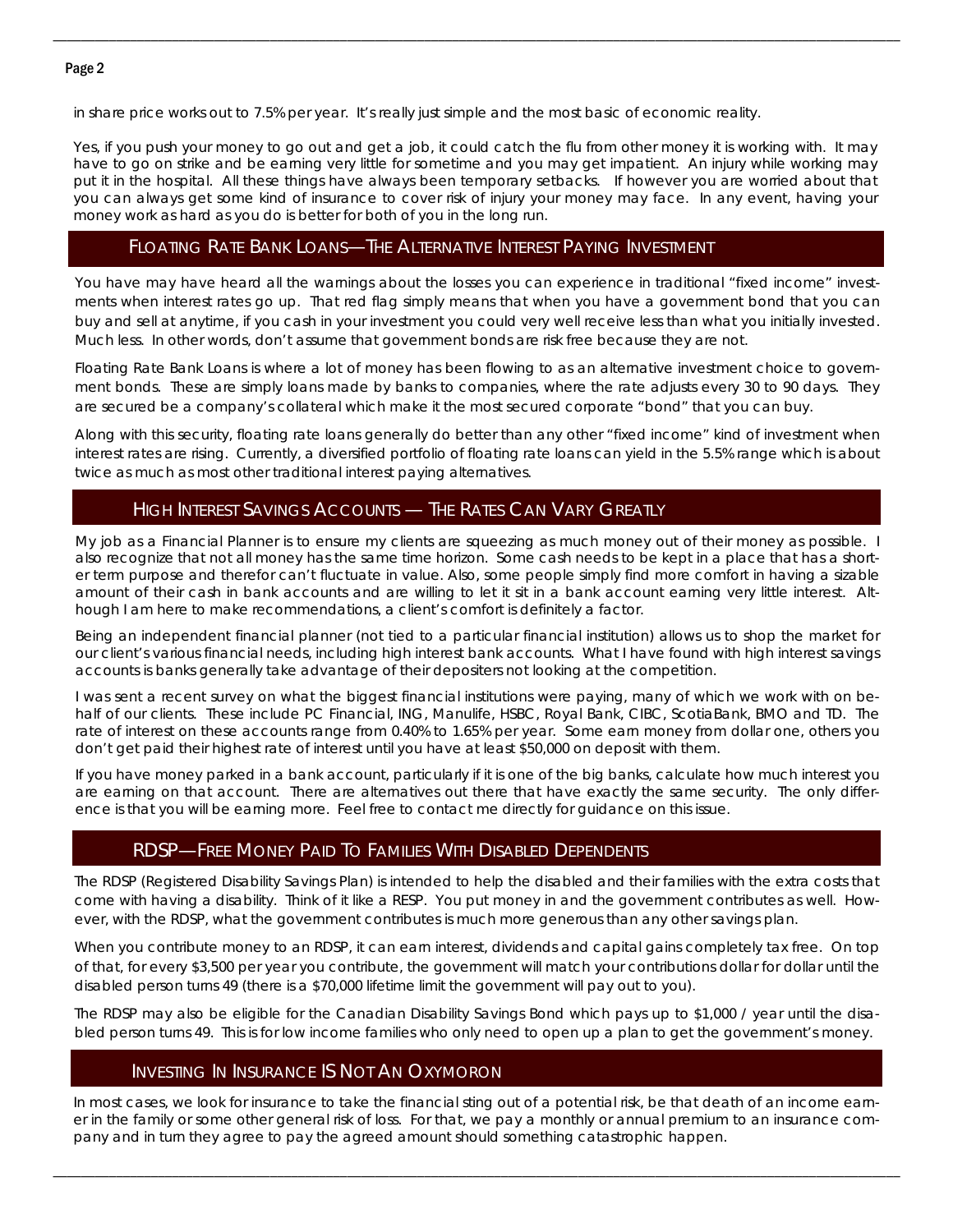#### *(Continued from page 2*

There are however insurance contracts that are more investment related. A segregated ("seg") fund is one example. Seg funds have guarantees on your invested dollars. There are others where you have insurance on the life of someone but they also have a very attractive savings component. The latter is called "permanent insurance" (aka "whole life"). This kind of insurance contract currently has an average return of 4% paid to the policy holder.

\_\_\_\_\_\_\_\_\_\_\_\_\_\_\_\_\_\_\_\_\_\_\_\_\_\_\_\_\_\_\_\_\_\_\_\_\_\_\_\_\_\_\_\_\_\_\_\_\_\_\_\_\_\_\_\_\_\_\_\_\_\_\_\_\_\_\_\_\_\_\_\_\_\_\_\_\_\_\_\_\_\_\_\_\_\_\_\_\_\_\_\_\_\_\_\_\_\_\_\_\_\_\_\_\_\_\_\_\_\_\_\_\_\_\_\_\_\_\_\_\_

"Participating" whole life policies are particularly effective as an investment portfolio diversifier for anyone who has a lot of interest bearing investments. Because you are a "participating" policy holder, you are entitled to participate in the profits of the life insurance company yet still have very strong guarantees on your money. These insurance investments are particularly useful for someone who has healthy cash flow, has a need for life insurance, wants investment guarantees and would love to collect a dividend from the life insurance company.

So, what does that look like? If you have a policy with \$100,000 cash value and you receive a \$4,000 dividend from the life insurance company, the policy will have a new guaranteed value of \$104,000. That cash value will not go down, no matter what the market does.

# WHAT IS AN EXECUTOR AND WHAT DO THEY DO FOR YOU?

Your Executor is someone you appoint to put in the driver's seat; to make sure the wishes spelled out in your Will, are carried out when you pass away. If there is uncertainty, the Executor does their best to act as you would in distributing the assets you have left.

Often, an Executor is also a beneficiary in your Will. The person you choose should be responsible, organized and a good communicator particularly since communication is usually the difference between all the beneficiaries being happy and a long term family feud with life long estrangement between surviving family members.

The first task of an Executor is arranging a funeral and informing others of your death. This isn't just your friends and family. It also means the government, banks, investment firms etc.

The next thing an Executor needs to do is make an accounting of all the assets, liabilities, what is disbursed through the Will (a home, personal assets, etc.) and what goes to beneficiaries directly (life insurance, RRSP, RRIF, TFSA etc). The latter will avoid probate. This means no probate fees to pay and the money can be transferred to who is named on those plans directly, in a much shorter time than assets that need to go through probate.

The process of selling assets and liquidating the estate can take a lot of time. Detailed financial records must be kept for all transactions within and out of the estate. When everything is completed, a final tax return for the deceased must be prepared and submitted by the Executor. As well, a tax return will most likely need to be filed for the estate itself. An estate is a taxable entity between the death of a person and the beneficiaries.

Probate seems to have a lot of mystery for those who haven't had to deal with it before. A "Grant of Probate" is official confirmation given by the courts that the Will is the last valid Will, and that the person named as Executor is the proper person to deal with and settle the estate. Most financial institutions require a Will be probated so that they can be given assurance that the money they release is done so lawfully. As an example, the Land Title Office requires probate in order to transfer the title of a home from the name of the deceased to the name of the Executor who will then in turn, transfer it to the beneficiaries. Generally, the courts will process the probate application in 2 to 3 months, at which time the Executor will have the authority to deal with the estate.

Because the work of an Executor can take up a lot of time and effort, Executors are given the ability to charge up to 5% of the value of the estate as compensation for their work. Obviously, this comes out of the estate and reduces the amount available to the beneficiaries.

# WEB GEMS - NEVER ENDING PLAY LIST

I play drums and subscribe to a drummer magazine. In it, all kinds of musicians and music are mentioned. Many I have never heard of or aren't in the mainstream. I will read an article describing a particular band and because it isn't popular, I could never discover what a group or singer's "sound" is like.

\_\_\_\_\_\_\_\_\_\_\_\_\_\_\_\_\_\_\_\_\_\_\_\_\_\_\_\_\_\_\_\_\_\_\_\_\_\_\_\_\_\_\_\_\_\_\_\_\_\_\_\_\_\_\_\_\_\_\_\_\_\_\_\_\_\_\_\_\_\_\_\_\_\_\_\_\_\_\_\_\_\_\_\_\_\_\_\_\_\_\_\_\_\_\_\_\_\_\_\_\_\_\_\_\_\_\_\_\_\_\_\_\_\_\_\_\_\_\_\_\_ playing services, this one doesn't have the frustrating blackouts just because you are on the wrong side of the border. At www.neverendingplaylist.com listen to any musician or band you can think of. My most recent try was Winery Dogs, a new trio with a drummer I am very familiar with through his work in Dream Theater. Wahlah!, 13 songs of Winery Dogs brand new album are listed and I can play them all. Remember Journey? Their amazingly talented drummer Steve Smith has a jazz band called Vital Information. You can listen to their music here on NEPL. And unlike a lot of music